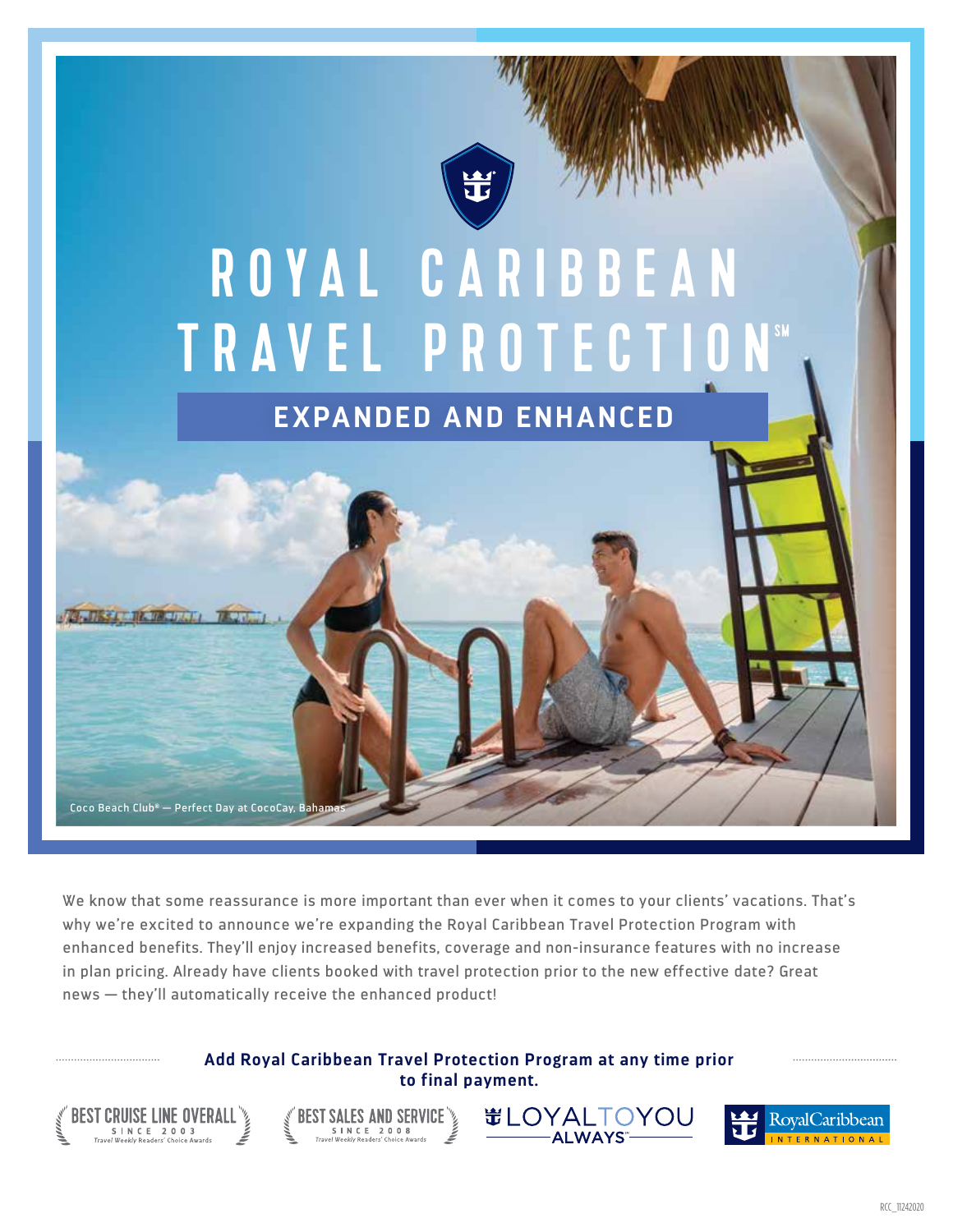![](_page_1_Picture_0.jpeg)

# **CANCEL FOR ANY REASON**

If your clients need to cancel, we'll now cover 90% (formerly 75%) of the unused portion of the cruise, no matter what comes up.

![](_page_1_Picture_3.jpeg)

# **MEDICAL EXPENSE COVERAGE**

If your clients get sick or injured during their vacation, the plan reimburses up to \$25,000 for medical expenses (formerly \$10,000) as well up to \$50,000 for emergency transportation by air or land (formerly \$25,000). \*Underwritten by Arch Insurance Company.

![](_page_1_Picture_6.jpeg)

# **LUGGAGE PROTECTION**

Your clients' bags are covered. We'll reimburse their lost, stolen or damaged luggage up to \$1,500 and up to \$500 for covered replacement items if they're delayed. \*Underwritten by Arch Insurance Company.

![](_page_1_Picture_9.jpeg)

# **24/7 SUPPORT**

No matter where your clients are, no matter when they need us, we're here to help with travel changes, lost documents, cash transfer and more.

\*Services provided by CareFree Travel Assistance<sup>TM</sup>

![](_page_1_Picture_13.jpeg)

# **TRAVEL DELAY COVERAGE**

If your clients miss the ship, we'll reimburse them up to \$500 for covered travel expenses for them to meet us at the next port.

\*Underwritten by Arch Insurance Company.

| <b>COMPARE PRIOR AND NEWLY EXPANDED BENEFITS</b>                                                                                          |                                                  |                                                  |
|-------------------------------------------------------------------------------------------------------------------------------------------|--------------------------------------------------|--------------------------------------------------|
|                                                                                                                                           | <b>Prior Travel</b><br><b>Protection</b>         | <b>New ENHANCED</b><br><b>Protection</b>         |
| The Cancellation Penalty Waiver and Cruise Vacation Cancellation Enhancement Program - non-insurance features provided by Royal Caribbean |                                                  |                                                  |
| <b>Cancellation Penalty Waiver</b>                                                                                                        | 100% cash refund                                 | 100% cash refund                                 |
| Cancel For Any Reason Cruise Vacation Enhancement**                                                                                       | 75% FCC                                          | <b>90% FCC</b>                                   |
| Travel insurance benefits under written by Arch Insurance Company                                                                         |                                                  |                                                  |
| <b>Accident Medical</b>                                                                                                                   | Up to \$10,000                                   | Up to \$25,000                                   |
| <b>Sickness Medical</b>                                                                                                                   | Up to \$10,000                                   | Up to \$25,000                                   |
| <b>Emergency Medical Transportation</b>                                                                                                   | Up to \$25,000                                   | Up to \$50,000                                   |
| <b>Trip Interruption</b>                                                                                                                  | Cash refund up to 100% of<br>non-refundable cost | Cash refund up to 150% of<br>non-refundable cost |
| <b>Trip Delay</b>                                                                                                                         | Up to \$500                                      | Up to \$500                                      |
| <b>Baggage Protection</b>                                                                                                                 | Up to \$1,500                                    | Up to \$1,500                                    |
| Bag Delay>24 Hours                                                                                                                        | Up to \$500                                      | Up to \$500                                      |
| Worldwide Emergency Assistance<br>non-insurance services provided by CareFree Travel Assistance™                                          | 24 hours                                         | 24 hours                                         |

# **Add Royal Caribbean Travel Protection Program at any time prior to final payment.**

![](_page_1_Picture_19.jpeg)

...................

**BEST SALES AND SERVICE** S INCE 2008<br>Travel Weekly Readers' Choice Awards ing (  $\tilde{\epsilon}$ 

![](_page_1_Picture_21.jpeg)

![](_page_1_Picture_22.jpeg)

\*Travel insurance benefits are administered by Aon Affinity and underwritten by Arch Insurance Company, with administrative offices in Jersey City, NJ. NAIC #11150 under Policy Form series LTP 2013 and applicable amendator Subject to terms, conditions and exclusions. This is a general overview of insurance benefits available. Coverages may vary in certain states and not all benefits are available in all jurisdictions. Please refer to your ce and exclusions that apply. For disclaimers: www.RoyalCaribbean.com. Consumer notices. \*\*Notice to Minnesota, Missouri and New York residents only: Trip Cancellation benefits are underwritten by Arch Insurance Company. In a separate from the Travel Insurance Benefits. Contact 1-888-722-2195 for details. [©2020 Royal Car](https://www.archinsurancesolutions.com/consumer-notices-aon)ibbean Cruises Ltd. Ships' registry: The Bahamas. 20074923 • 12/14/2020 RCC\_11242020